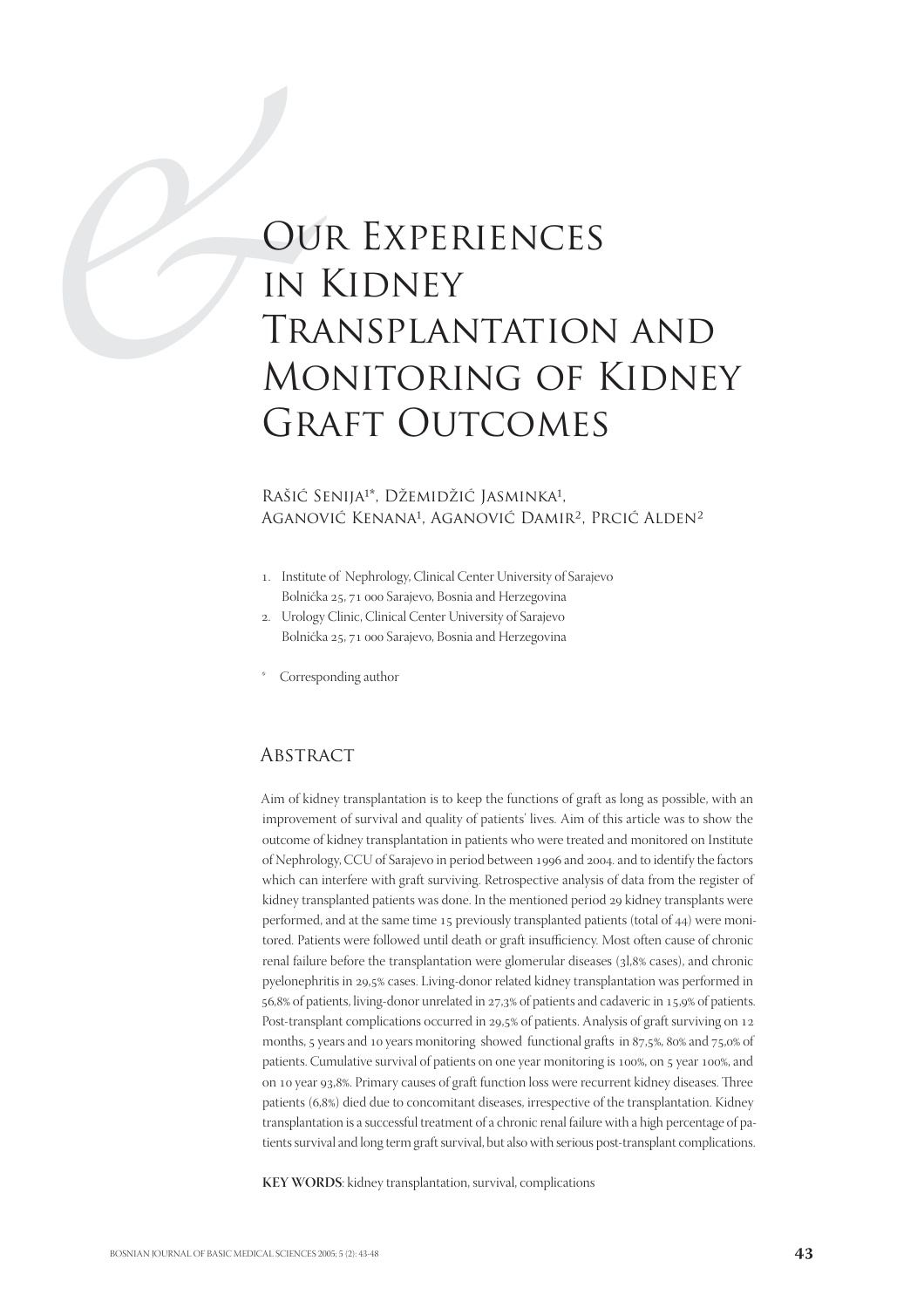# **INTRODUCTION**

The number of patients with the end stage of renal disease (ESRD) in Bosnia and Herzegovina is constantly increasing. According to the information from the Bosnia and Herzegovina Renal Register for the year 2003, on renal replacement therapy there are 1954 patients in our country, with prevalence of patients undergoing chronic dialysis therapy  $432$  per one million people  $(1)$ . Although kidney transplantation is the most effective compensation option of the eccrinic and endocrine functions of kidneys, which has it's aim in the improvement of survival as well as the quality of life of patients with ESRD, the number of performed transplanatations in our country is very low due to various reasons.

# Aim

The aim of this article is to show the outcome of kidney transplantation with patiens who were treated and monitored on Institute of Nephrology, Clinical Center University of Sarajevo in period between 1996. and 2004. and to identify the factors which can interfere with graft surviving.

#### Patients and Methods

Retrospective analysis of data from the register of kidney transplantations, which refers to 44 patients with kidney transplantations, was done. All patiens were followed until death or graft insufficiency. The average of monitoring of patients is  $8.15$  years ( between 1 and  $22$  years). There were 4 patients on Pronisone + Azathioprine immunosuppressive regimen, 2 patients on Cyclosporin monotherapy,  $18$  patients on Cyclosporin + Azathioprine + Pronisone combination therapy, 17 patients on Cyclosporin + Mycophenolate Mofetil + Pronisone combination therapy and finally  $_3$  patients on Prograf + Mycophenolate Mofetil + Pronisone combination therapy. There were evaluated following variables: the source of kidney (living or cadaveric donor), the age and the gender of donor and recipient, etiology of the end stage renal failure (ESRD), duration of the previous dialysis treatment, the presence of delayed graft function (DFG), acute rejection, recurrent kidney diseases, Cytomegalovirus (CMV) infection, immunosuppressive treatment, with monitoring of the serum creatinine, clearance of creatinine, and 24 hours proteinuria and blood sugar level. The results were analysed with descriptive statistical methods for each variable. The Student t – test was used to test the difference between the middle values

 $(p < 0.05$  was considered as being significant). Multivariate analysis was determination method of relation between the individual variables and graft surviving.

# **RESULTS**

In the period from 1996. to 2004. kidney transplantation was performed on 29 of our patients  $(24.1\% \text{ in Bosnia})$ and Herzegovina and  $34.5\%$  in India), and at the same time 15 of our previously transplanted patients were monitored (in total  $44$ ).

Causes of the ESRD before the kidney transplantation are shown on figure 1. The most often causes of the ESRD before the transplanation were glomerular diseases  $(32%)$  and chronic pyelonephritis  $(30%)$ . Living-donor related kidney transplantation (Tx) was performed in 56,8% of patients, living-donor unrelated in 27,3% of patients and cadaveric in  $15,9%$  of patients  $(Table 1).$ 

Demographic characteristics of patients are shown on Table 2, referring to the average age of donors and recipients of the organ at the time of transplantation and their gender structure. Analysis of recipient distribution accordig to the gender shows that the percentage between the genders is almost equal in all observed groups  $(3:1)$ 

| LIVING-DONOR RELATED TX   | 56.8%  |
|---------------------------|--------|
| LIVING-DONOR UNRELATED TX | -27.3% |
| CADAVERIC TX              | 15.9%  |

TABLE 1. Kidney transplantations types

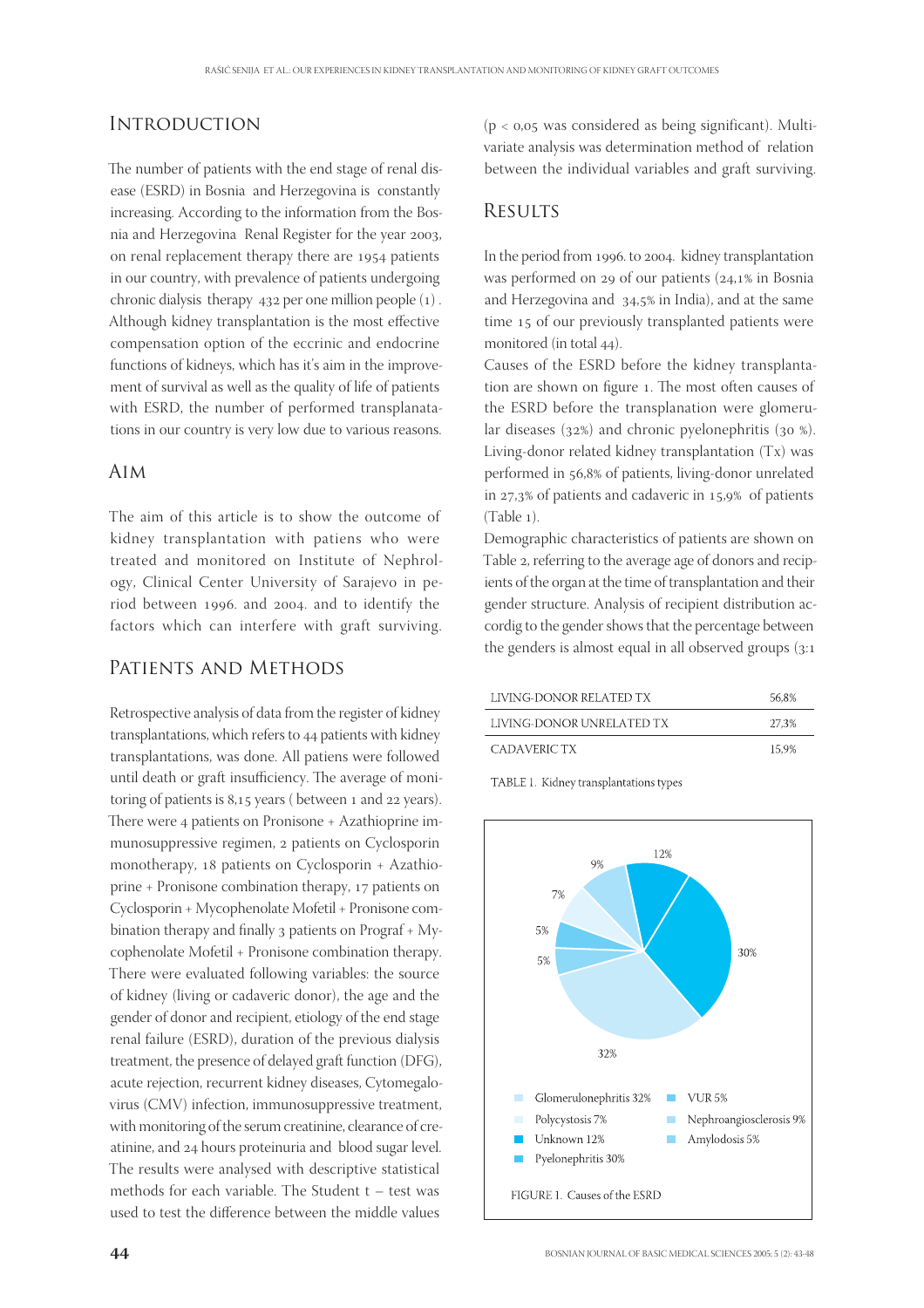|                                                                |                    | LIVING RELATED TX |                      |                   | LIVING UNRELATED TX                                      |                   | <b>CADAVERIC TX</b> |  |
|----------------------------------------------------------------|--------------------|-------------------|----------------------|-------------------|----------------------------------------------------------|-------------------|---------------------|--|
| <b>AGE OF DONOR</b><br>$47,78 \pm 11,01$                       |                    |                   |                      |                   | 26,0±3,39 (p=0,0001)                                     |                   |                     |  |
|                                                                | 13 M: 12 Ž         |                   |                      | $12 M:0\tilde{Z}$ |                                                          |                   |                     |  |
| <b>AGE OF RECIPIENT</b>                                        | $31,92 \pm 7,6$    |                   |                      | $40,44\pm8,0$     |                                                          |                   | $46.2 \pm 13.23$    |  |
|                                                                |                    | 72,0% M: 28,0% Ž  |                      | 72,7% M: 27,3% Ž  |                                                          |                   | 71,4% M : 28,6% Ž   |  |
| TABLE 2. Demographic characteristics of patients               |                    |                   |                      |                   |                                                          |                   |                     |  |
|                                                                |                    | LIVING RELATED TX |                      |                   | LIVING UNRELATED TX                                      |                   | <b>CADAVERIC TX</b> |  |
| DIALYSIS TREATMENT (YEARS)<br>$2,10 \pm 1,25$<br>$(1,0-4,5 y)$ |                    |                   | $2,96 \pm 3,91$      |                   |                                                          | $5.33 \pm 2.51$   |                     |  |
|                                                                |                    |                   | $(0,3-13,0 y)$       |                   | $(3-8y)$                                                 |                   |                     |  |
| TABLE 3. Duration of the dialysis treatment                    | <b>DGF PRESENT</b> | <b>DGF ABSENT</b> |                      |                   |                                                          | <b>AR PRESENT</b> | <b>AR ABSENT</b>    |  |
| LIVING RELATED TX                                              | 8,7%               | 91,3%             |                      |                   | LIVING RELATED TX                                        | 20,0 %            | 80,0 %              |  |
| LIVING UNRELATED TX                                            | 16,7 %             | 83,3%             |                      |                   | LIVING UNRELATED TX                                      | 16,7%             | 83,7 %              |  |
| <b>CADAVERIC TX</b>                                            | 16,7%              | 83,3%             |                      |                   | <b>CADAVERIC TX</b>                                      | $0.0\%$           | 100 %               |  |
| TABLE 4. Frequency of occuring the DGF                         |                    |                   |                      |                   | TABLE 5. Frequency of occuring the acute graft rejection |                   |                     |  |
|                                                                |                    | <b>ARI</b>        | <b>CMV INFECTION</b> |                   | THROMBOEMBOLISM                                          |                   | <b>MALARIA</b>      |  |
| LIVING RELATED TX                                              |                    | 8,0%              |                      | 12,0 %            |                                                          |                   |                     |  |
| LIVING UNRELATED TX                                            |                    |                   |                      | 16,7%             |                                                          | 16,7 %            | 8,3%                |  |
| <b>CADAVERIC TX</b>                                            |                    | 14.3 %            |                      |                   |                                                          |                   |                     |  |

**CADAVERIC TX** 

TABLE 6. Other postransplantation complications

in favor of men). Ratio between mail and femail donors in a group of living related transplantation is almost the same, while in the group of living unrelated transplantation we have the absolute presence of mail donors. The average life span between the group of living unrelated transplantation  $(26,0.1,3.39)$  and living unrelated transplantation  $(47,78±11,01)$  statistically differs significantly  $(p=0,00001).$ 

The average dialysis treatment before the transplantation is shown on the table 3, which shows that the shortest duration of the dialysis treatment is in a group of living related transplantation.

Post-transplant complications had 29,5% of patients. The delayed graft function (DGF) had 11,3% of patients  $(table 4)$ . This post-transplant complication was present in the same percentage in cadaveric and living unrelated transplantation  $(16,7%)$  and it was twice more often in comparison with the group of living related transplantation  $(8,7\%)$ .

The acute rejection  $(AR)$  manifested in 15,9% of patients and in almost same ratio between the groups of living related and living unrelated transplantation (table ).

Frequency of occuring other complications in the early period after transplantation is shown in the table 6. The acute renal insufficiency (ARI) occured in 6,8% of patients, and the reasons for this clinical syndrom were urosepsa (Escherichia coli), CMV infection, sepsis due to flegmone of foot (Staphylococcus aureus).

Within the observed population  $11.3$  % of patients had CMV infection. The recidive thromboembolism and the malaria infection occured in the group of living unrelated transplantation. Mentioned complications are shown in comparison with the number of patients within a certain forms of transplantation.

Survival analysis for 12 months, 5 years and 10 years show that proper functional graft during the first posttransplant year is present in  $87,5%$  of cases, in patients on 5 year monitoring in 80% of cases, and in patients on 10 years of monitoring in  $75\%$  of cases (figure 2). Survival of patients on one year monitoring is 100%, 5 years of monitoring  $100\%$  and  $10$  years of monitoring  $93.8\%$ . Predictable time to the graft insufficiency is  $7.3$  years.

Five patients  $(12.5%)$  had graft insufficiency at the end of the first post-transplant year. Regressive analysis of graft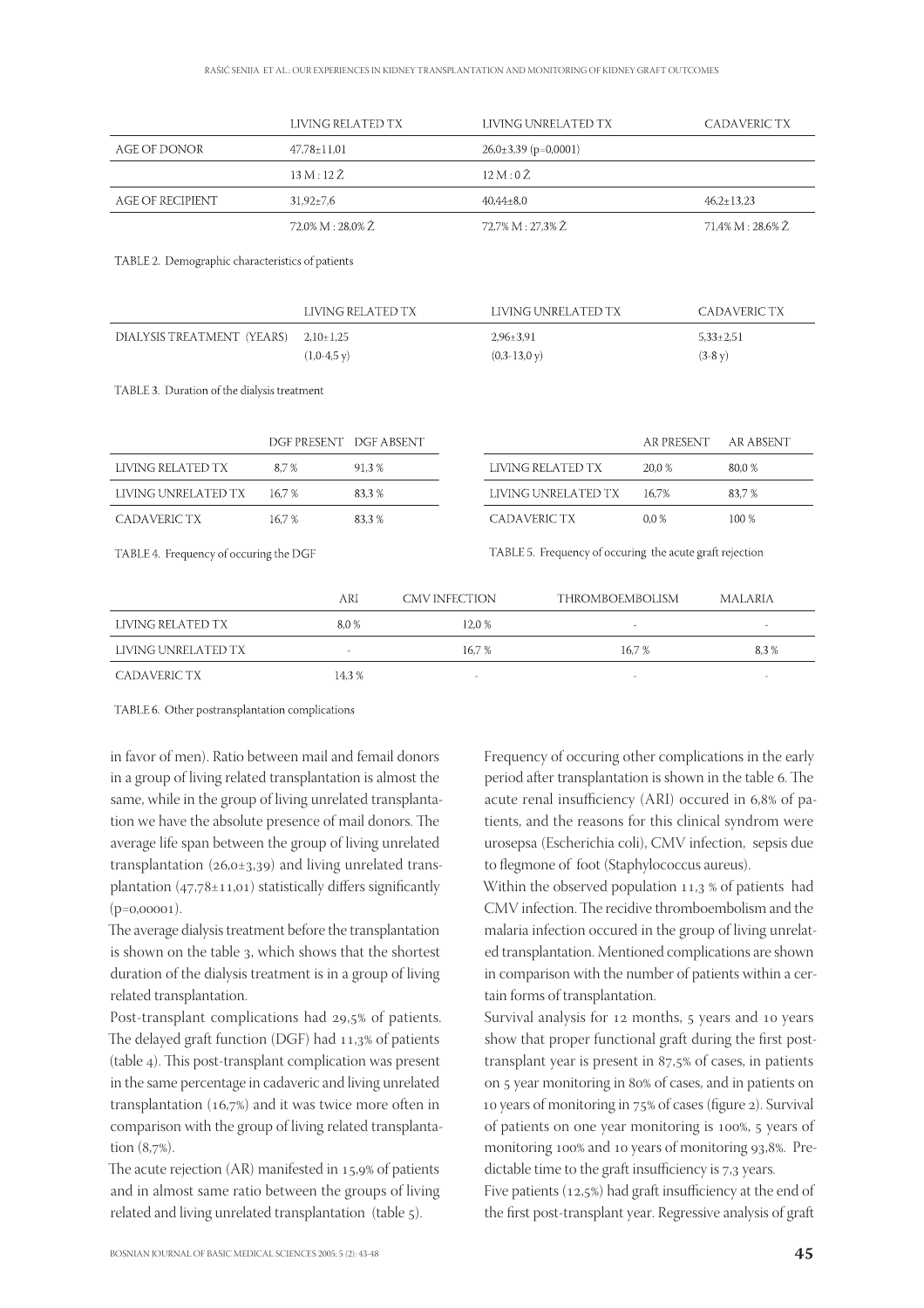

|                         | ODDS RATIO P VALUES |                |
|-------------------------|---------------------|----------------|
| <b>ACUTE REJECTIONS</b> | 0.09                | 0.003          |
| DGF                     | 0.087               | 0.002          |
| $DOMOR > 50$ YEARS      | 0.0526              | $<$ 0.001 $\,$ |
| LOW HLA MACH            | 0,0000022           | ${<}0.001$     |
| MMF                     | 0.235               | 0.014          |

TABLE 7. Multivariate analysis of graft survival

| MEMBRANOPROLIFERATIVE GN TYPE II | .5 % |
|----------------------------------|------|
| MEMBRANOUS GN                    | .5 % |
| AMYLOIDOSIS OF KIDNEYS           | .5 % |

TABLE 8. Diseases recurrence on graft - graft lost

| NUMBER OF<br><b>PATIENTS</b>                         | AGE AT THE MOMENT<br>OF GRAFT LOST (Y) | DURATION OF THE<br><b>GRAFT SURVIVAL (Y)</b> | DURATION OF POST<br>TX SURVIVAL OF PATIENTS (Y) | <b>CAUSES OF</b><br><b>GRAFT LOST</b>                                                                               |  |  |  |
|------------------------------------------------------|----------------------------------------|----------------------------------------------|-------------------------------------------------|---------------------------------------------------------------------------------------------------------------------|--|--|--|
| 8 (18,2%)                                            | $37.0 \pm 10.1$<br>$(21-49)$           | $8.6 \pm 7.2$<br>$(3-22)$                    | $11,5+6,3$<br>$(3-22)$                          | - transmitted diseases 37.5%<br>- not taking medications 12,5%<br>$-CAN$ 12.5%<br>- death with function graft 37,5% |  |  |  |
| TABLE 9. Characteristics of patients with graft lost |                                        |                                              |                                                 |                                                                                                                     |  |  |  |
| TOTAL OF PATIENTS                                    |                                        | <b>DECEASED</b>                              | <b>CAUSES OF DEATH</b>                          | NUMBER (%)                                                                                                          |  |  |  |
| 44 (100%)                                            |                                        | $3(6.8\%)$                                   | Cirrhosis hepatis                               | $1(2,2\%)$                                                                                                          |  |  |  |

Alzheimer

**CVI** 

TABLE 10. Causes of death

survival (table  $7$ ) showed that the risks of graft insufficiency within the first year after the transplantation refer to the appearance of the acute rejection  $(p=0,003)$ ,

Primary cause of the graft function lost in patients on 5 years of monitoring are recurrent kidney diseases ( of patients, table 8), while chronic allograft nephropathy  $-$  CAN (12,5% of patients) is main cause of losing graft function in patients on 10 years of monitoring.

In overall period in 18,2% of patients graft lost occurred. Recurrent kidney diseases and death with functional graft were the most common cause of late graft lost. Causes and duration of graft survival and patients in the group with lost grafts is shown in table 9.

In observed population of patients,  $\overline{3}$  patients (6,8%) died due to comorbidity, all with functional renal graft. Causes of mortality are shown on table 10. Median of patients survival is 16,7 years.

Malignicy of the skin (basocellulare epithelioma) appeared in one patient, 10 years after the transplantation and post-transplant diabetes in  $4$  patients  $(9,0\%)$ .

#### Discussion

In post-war period transplant program is limitted on living related kidney transplantation and is very modest in quantity due to the lack of living donors. This work is an attempt to show the experiences in the field of kidney transplantations in our Center, and mostly covers patients who were transplantated outside of the country, and afterwards monitored in our hospital. Living unrelated transplantation in India  $(34.5%)$  was performed in almost  $1/3$  of the cases, with various complications after transplantation. Leading basic causes of ESRD before transplantation are chronic glomerulonephritis and chronic pyelonephritis, as well as in patients on dialysis treatment in our country (1). More than a half of performed transplantations are living related transplantations. The age of donors and recipients are in oposite relation between living related and living unrelated transplantation, where in the case of living related transplantation the average

 $1(2,2\%)$ 

 $1(2,2\%)$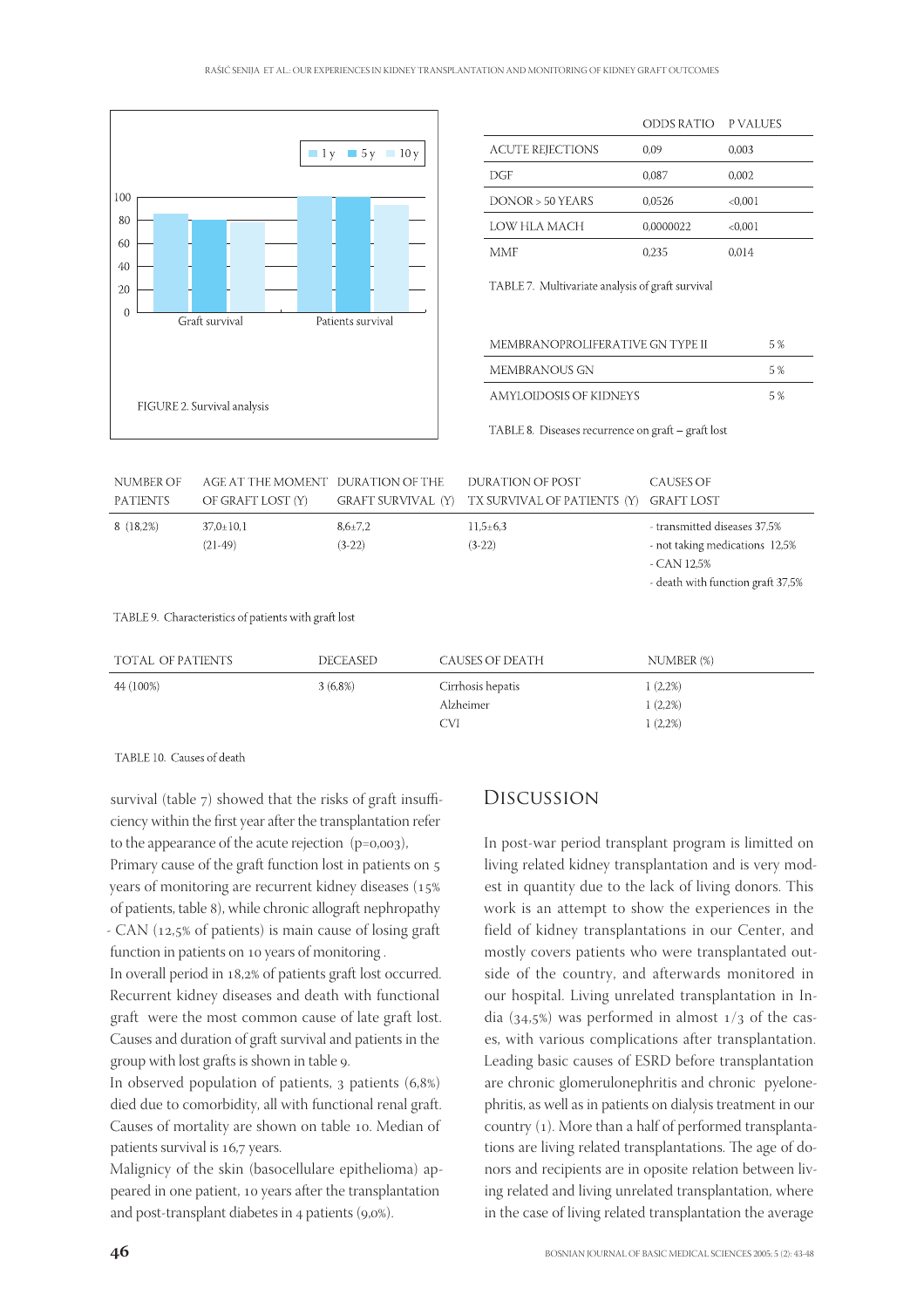age of donors is bellow 50 years, while recipients are younger  $(30, 92\pm 7, 6$  years), and in the case of living unrelated transplantation donors are very young  $(26,03\pm3,39)$ and recipients are in a middle age  $(40,44\pm8,0)$ . Cadaveric kidney accepted the oldest patients in the observed population of patients  $(46,2\pm13,23)$ . More kidney transplantation was performed in men in comparison with women. However, no difference was observed in distribution of donors according to the gender in all forms of transplantation (3:1 in favor of men). Early complications during the first year after transplantation were cumulative present in 29,5% of patients, AR in  $15,9\%$  of patients, DGF in  $11,3\%$ , CMV infection in  $11,3\%$  of patients, ARI in 6,8% of patients. The delayed graft function is more present in cadaveric and living unrelated transplantation (possible causes longer duration of dialysis before the transplantation and many hepatitis positive patients, older age, HLA-mismatching), while AR is almost equal in living related and living unrelated transplantation (possible causes HLA-mismatching and early not usage of MMF). In estimation of graft survival, serum creatinin  $\langle 170$  $\mu$ mol/l, proteinuria less then 0,5 g/d and stable clinical condition, were taken as parametars of satisfying graft function  $(2)$ . In observed population of patients proper functional graft at the end of the first year was present in  $87.5\%$  of patients. In the study of Mc Laren with associates one year graft survival is  $93,0\%$  (3). Based on UNOS (United Network for Organ Sharing) data register 1996-2001, Gjertson says that one year graft survival in living related transplantation is 94,0%, and that smaller centers  $( $or = 100$  grafts) have rang of$ one year survival  $87-100\%$  (4). Hariharan with his associates confirmed that one year graft survival from living donors increased from  $88,8\%$  in 1988 to 93,5% u 1996, and cadaveric grafts from  $75.7$  to  $87.7\%$  (5). One year outcome of grafts in our patients is much better in the group of living related transplantation  $(91,66%)$ than in the group of all observed patients  $(87.5\%)$ . Multiple logistic regressive analysis confirmed that 5 factors influence the appearance of graft insufficiency within the first year, and those are AR ( $p=0,003$ ), DGF  $(p=0,002)$ , low HLA matching  $(p<0,001)$ , donors older than 50 years ( $p<0,001$ ) and no usage of MMF in immunosuppression  $(p=0,014)$ . Significant connection of AR with bad graft outcome was proven in the study of Toki and his associates (2). Strongly connnection of graft survival with DGF or epizodes of AR was found also by Gjertson in his study about living kidney transplantation  $(4)$ . The most of the authors recognize donors age as an independent risk factor of graft survival  $(6,7)$ . Spanish authors found significantly higher values of creatinin and proteinuria on 3rd and 12th post-transplant month where donors were older then  $(60)(8)$ . They also confirm that the donors age had significant effect on graft survival and patients survival, due to more often appearance of DGF. Similar to our results, Pascual and his associates confirmed that the donor older than 50 years is connected to worse graft outcome (9). Same authors highlight positive effect of MMf on one year survival, as well as the 3 year survival, especially in combination with tacrolimus  $(91,0\%)$ . Five years of graft survival in our population of patients is 80,0%, and 10 years survival  $75,0\%$ . Recurrent kidney diseases are the main cause of graft loss in 5 years of monitoring and CAN in 10 years of monitoring. In 5 years European multicentric study, which compared the effects of tacrolimus with original formulation of cyclosporin, 5 years graft survival was 67,9%, thus 65,9% (10). Serum creatinin > 130  $\mu$ mol/l in 6th and 12th month after transplantation and changes in serum creatinin >  $42,75 \text{ } \mu \text{mol}/\text{l}$  between 6th and 12th month, were related with the declining of 5 years graft survival. Mortality of our monitored patients is 6,8% and refer to comorbidity conditions (cerebrovascular insult, cirrhosis hepatis, Alzheimer) with median of survival of 16,7 years. Group of Spanish authors registered mortality of 8,9% after the first transplantation year and the most often cause of death were cardiovascular diseases, malignicy and infectious diseases  $(11)$ . Similar data were previously published by other authors  $(12, 12)$ ). Post-transplant aterogenic factors are traditional risk factors  $(14,15)$ . Post-transplant diabetes mellitus (PTDM), which is considered to be the consequence of reduced secretion of insulin and/or increase of insulin resistence  $(16)$ , increases the risk of graft loss and is related with the increase of cardiovacular morbidity and mortality  $(17)$ . The incidence of PTDM is between  $2-50\%$  (18), so we can say that the percentage presency of PTDM in population of our patients (9%) is satisfying...